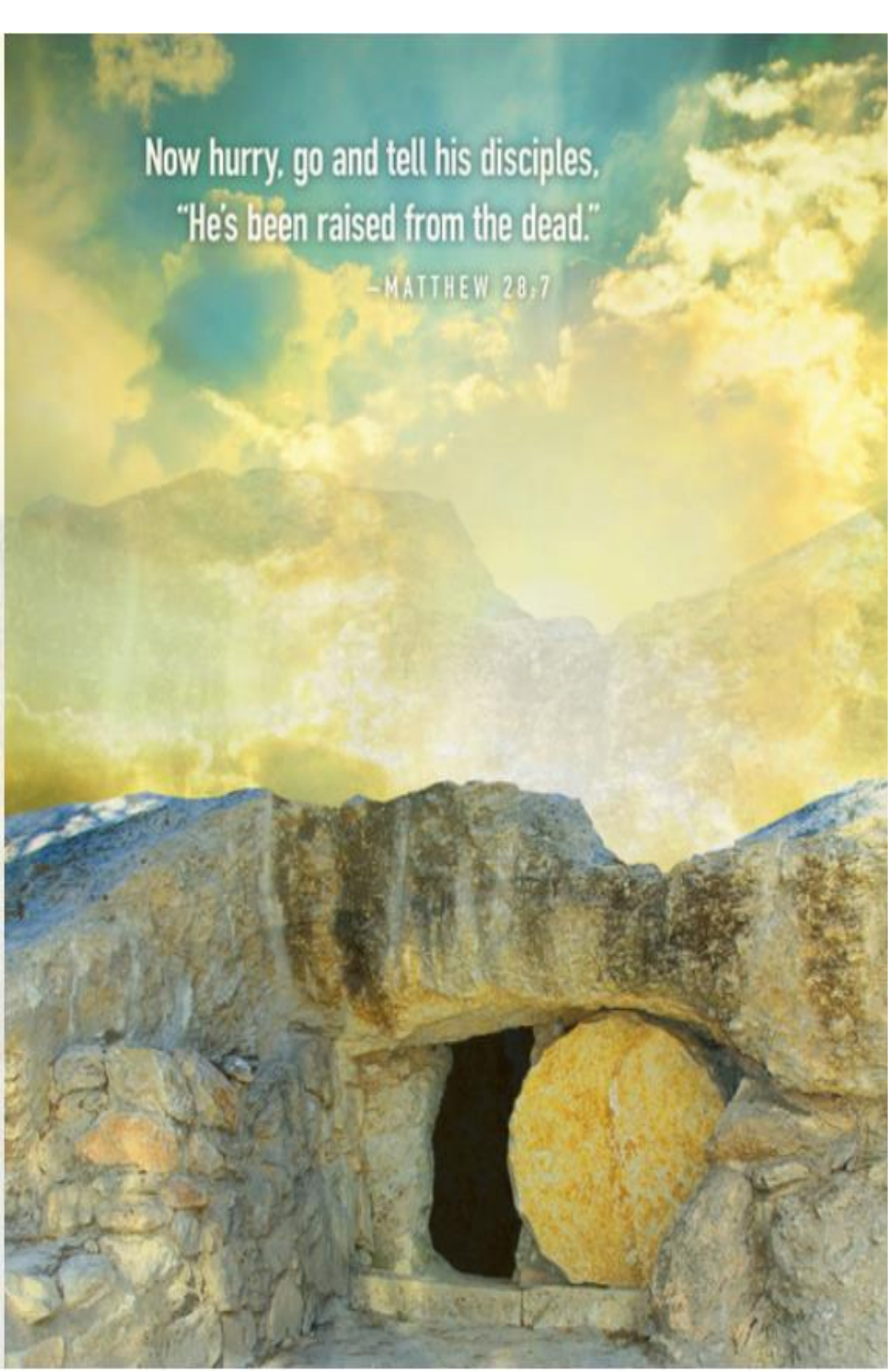## **April 17, 2022 Week 16**

Merna Bettinger; Bryce Christman; Sandy Resecker, liver trouble; Gary Holland, stage 5 kidney disease; Sharon Workman, tests; Megan (Alice Keylor's niece), in Hungary working with refugees; Marilyn Martin; Terry Caldwell, spot on lung; Marie Rose; the widows of the congregation.

**Those battling cancer** – Tammy Carter (friend of John Ackerman); Misty Robinson (friend of Alice Keylor); Rex McConnell, chemo & radiation (J.D. Wiley's cousin); Pam Jones, stage 4 pancreatic cancer (J.D. Wiley's sister-inlaw); Dave Hamilton (friend of J.D. Wiley); Brian Ady (Doris Ady's son), recovering from esophageal cancer; Christine Brown (friend of Gary & Bev Jones), has finished treatments but is waiting on more tests; Nina Christman.

**\* Please update the office of any changes to those on the prayer list.** We update the prayer list periodically, removing names if we have not received recent updates on that person.

### **Pregnancies**

Kirsten Rouse, Jacklynn Rose, Haylee Carothers, Laikyn Jones (Mike & Julie Jones' daughter-in-law); for their health and the health of the children they are carrying.

### *Elders & Deacons Meeting*

The Elders meeting will be today at 4:00 p.m. in the library.

The Deacons meeting will be tomorrow at 6:00 p.m. in the Fellowship Building.

### **Widow/Widower Ministry**

There will be a meeting next Sunday, April 24<sup>th</sup> immediately after services at the front of the building.

### **Upcoming Showers**

Olivia Gauding's bridal shower will be Sunday, June  $5<sup>th</sup>$  immediately after evening services. If you would like to give on a gift, please see Tina Jones or Sherry Lallathin.

Jacklynn Rose's baby shower will be Sunday, June 12<sup>th</sup> immediately after morning services. If you would like to give on a gift, please see Chris Christman, Stephanie Gauding, or Linsey Colvin.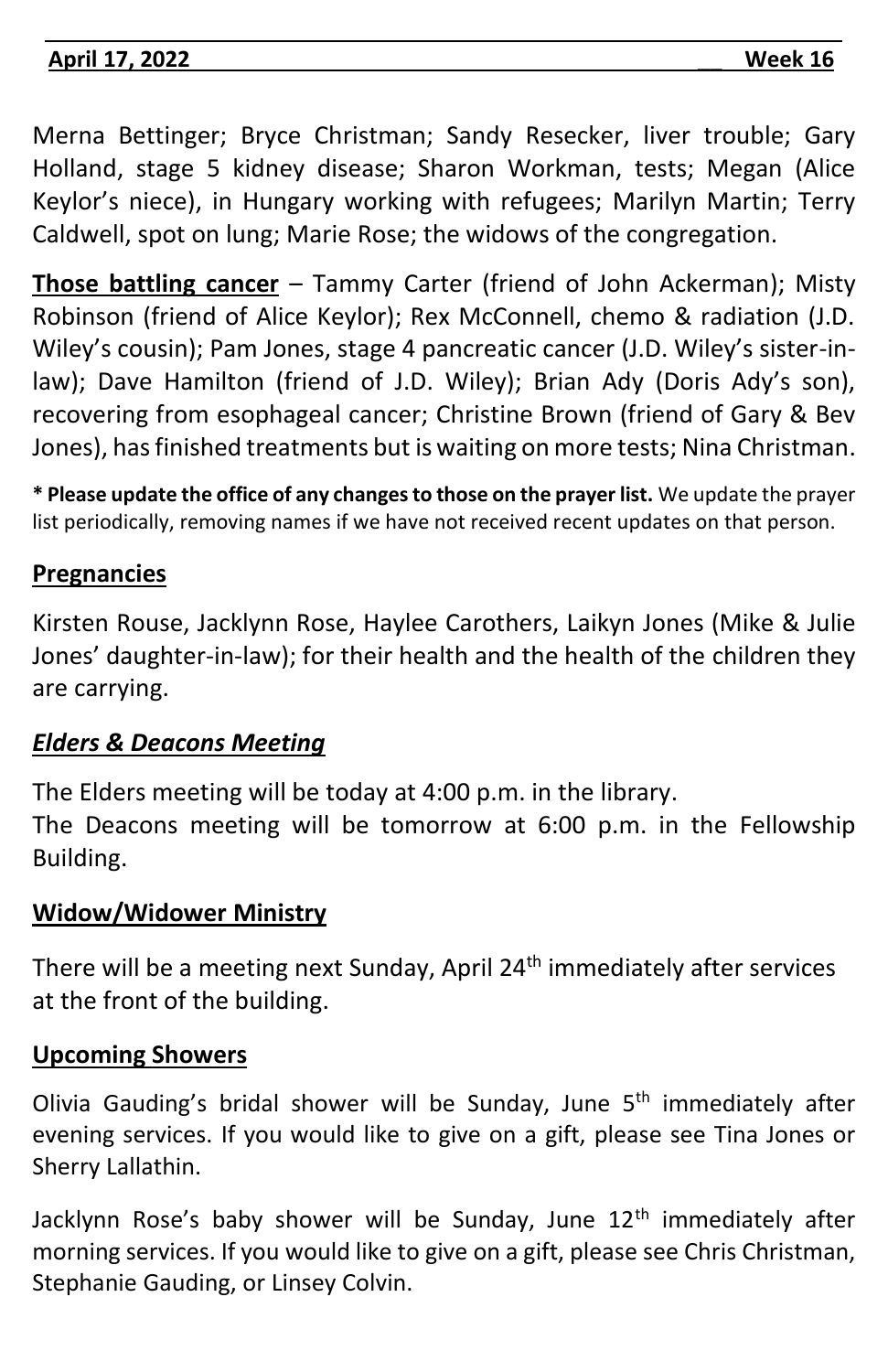### **He is Risen!**

In our fellowship of the Churches of Christ, we haven't traditionally been big on celebrating the major Christian holidays as a part of our worship gatherings. Historically, the thinking was that we should celebrate Christ every Sunday, not just Christmas or Easter. While I can certainly appreciate that sentiment, there is something significant about Christmas and Easter, especially from our perspective as believers. While the world uses celebrations involving Santa Claus and the Easter bunny, we know the real meaning of these holidays is Jesus! Today we celebrate his victory over sin and death by his own death on the cross and the resurrection. This is huge!

I love what Paul has to say in passing about Jesus in Colossians 1:18—"And he is the head of the body, the church. He is the beginning, the firstborn from the dead, that in everything he might be preeminent." Did you catch that?—the "firstborn from the dead." This means that, while Jesus was not the first to be raised to life (there were others both in the Old Testament and in Jesus' ministry in the New Testament), He was the first to be raised NEVER TO DIE AGAIN. There is something different about Jesus' resurrection, and it is ultimately what gives us the power for our own resurrection. Other resurrections never defeated death, because those individuals died again. Jesus defeated death at the cross and tomb, becoming the first to be raised never to die again. This gives us hope! We know that eventually we too will be raised like him, to a resurrection like his! Not a resurrection to a few more years of life, but a resurrection for eternity. Praise God! He is risen!